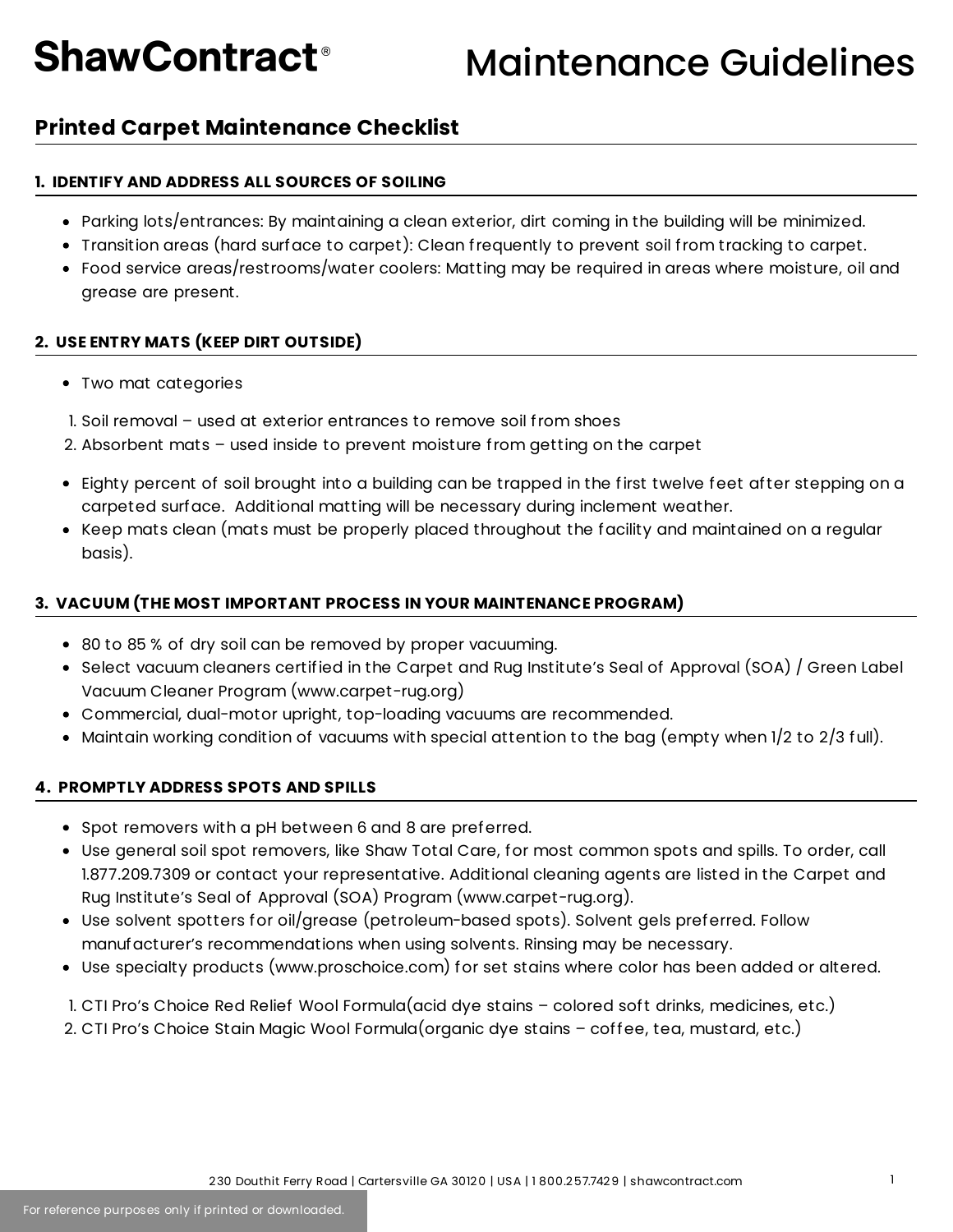## **ShawContract<sup>®</sup>**

### Maintenance Guidelines

#### **5. USE INTERIM SYSTEMS TO MANAGE APPEARANCE**

- Encapsulation process using CRI SOA cleaning agents with a pH between 6 and 8 and a dual-cylindrical counter- rotating brush machine for agitation.
- 1. Always pre-vacuum.
- 2. Hot water extraction recommended after every third or fourth encapsulation.
- Walk behind extractors use CRI approved cleaning agents, be sure to operate at lowest speed.
- NOTE: Bonnet cleaning is NOT recommended!

#### **6. FOLLOW DEEP CLEANING PROCESS**

- Hot Water Extraction Process:
- 1. Always pre-vacuum.
- 2. Apply an approved pre-spray cleaning agent certified in the CRI (SOA) Program with a pH between 6 and 8.
- 3. Agitate with mechanical brush and allow 10 minutes dwell time.
- 4. Extract with hot water. We recommend CRI Gold Rated Equipment. Do not use machines that recycle water.
- Examples of Equipment:
- 1. Truck mount units maintain higher pressure and temperature
- 2. High flow extractors
- 3. Portable box and wand minimum 200 psi and approximately 1 gallon of water flow per minute
- To prevent wicking use air movers to expedite drying. Be sure facility HVAC is on during cleaning and remains on for at least 12 hours afterward.

#### **7. RESOURCES**

- Shaw's M.A.C. (Maintenance and Cleaning) Advantage web-based training program is available at [https://www.youtube.com/watch?v=wH-y6NbFUos&list=PLPIvybF4GS2XOHTVtGL\\_soZZ\\_Ni0hyr9D](https://www.youtube.com/watch?v=wH-y6NbFUos&list=PLPIvybF4GS2XOHTVtGL_soZZ_Ni0hyr9D)
- For technical assistance or maintenance related questions contact Inforum at 1.800.471.7429.

#### **SUGGESTED FREQUENCY CHART FOR COMMERCIAL CARPET CARE**

| <b>Traffic Level</b> | Vacuum | Spot Removal | Interim<br>Cleaning | <b>Hot Water</b><br>Extraction |
|----------------------|--------|--------------|---------------------|--------------------------------|
|----------------------|--------|--------------|---------------------|--------------------------------|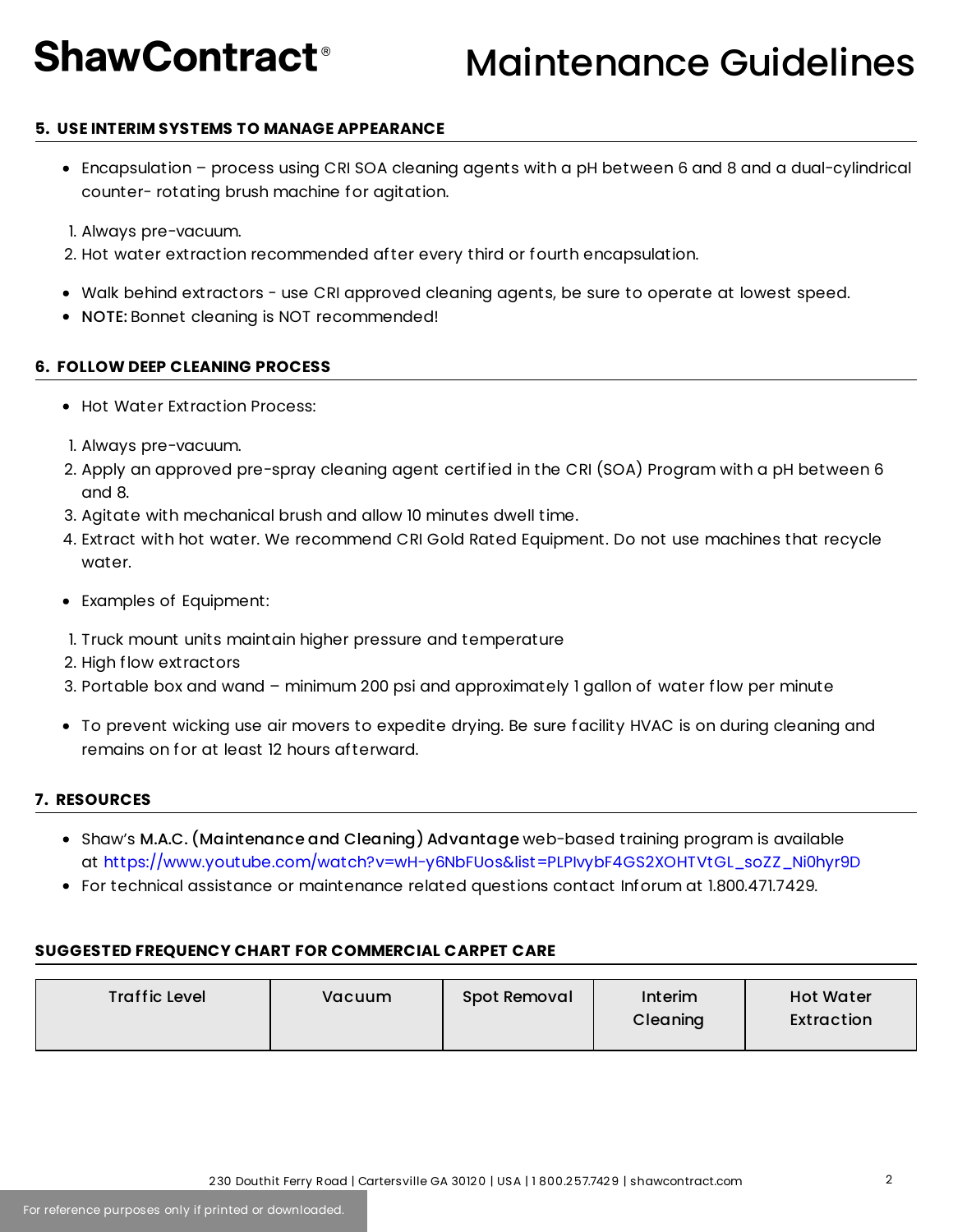# **ShawContract®**

### Maintenance Guidelines

| Light<br>• Private offices<br>Cubicles<br>$\bullet$                                                                                                                                                                           | 2+ times per<br>week | As needed | As needed | I time per year  |
|-------------------------------------------------------------------------------------------------------------------------------------------------------------------------------------------------------------------------------|----------------------|-----------|-----------|------------------|
| Moderate<br>• Shared offices<br>Secondary hallways<br>$\bullet$<br>Conference rooms<br>$\bullet$<br><b>Ballrooms</b><br>$\bullet$                                                                                             | I time per day       | As needed | As needed | 2 times per year |
| Heavy<br>Common entrances<br>$\bullet$<br>Elevators<br>$\bullet$<br>Main hallways<br>$\bullet$<br>Hotel rooms<br>$\bullet$<br><b>Break rooms</b><br>$\bullet$<br>Mail rooms<br>$\bullet$<br><b>Waiting areas</b><br>$\bullet$ | 1+ times per day     | As needed | Monthly   | 4 times per year |
| Extra Heavy<br>Common entrances<br>$\bullet$<br>in severe climates<br>• Cafeterias/food<br>service areas<br>Extra heavy traffic<br>$\bullet$                                                                                  | 1+ times per day     | As needed | Weekly    | Monthly          |

- This chart represents a general guideline; your program should be customized to your specific conditions.
- Extra heavy traffic and soiling conditions require more frequent attention.